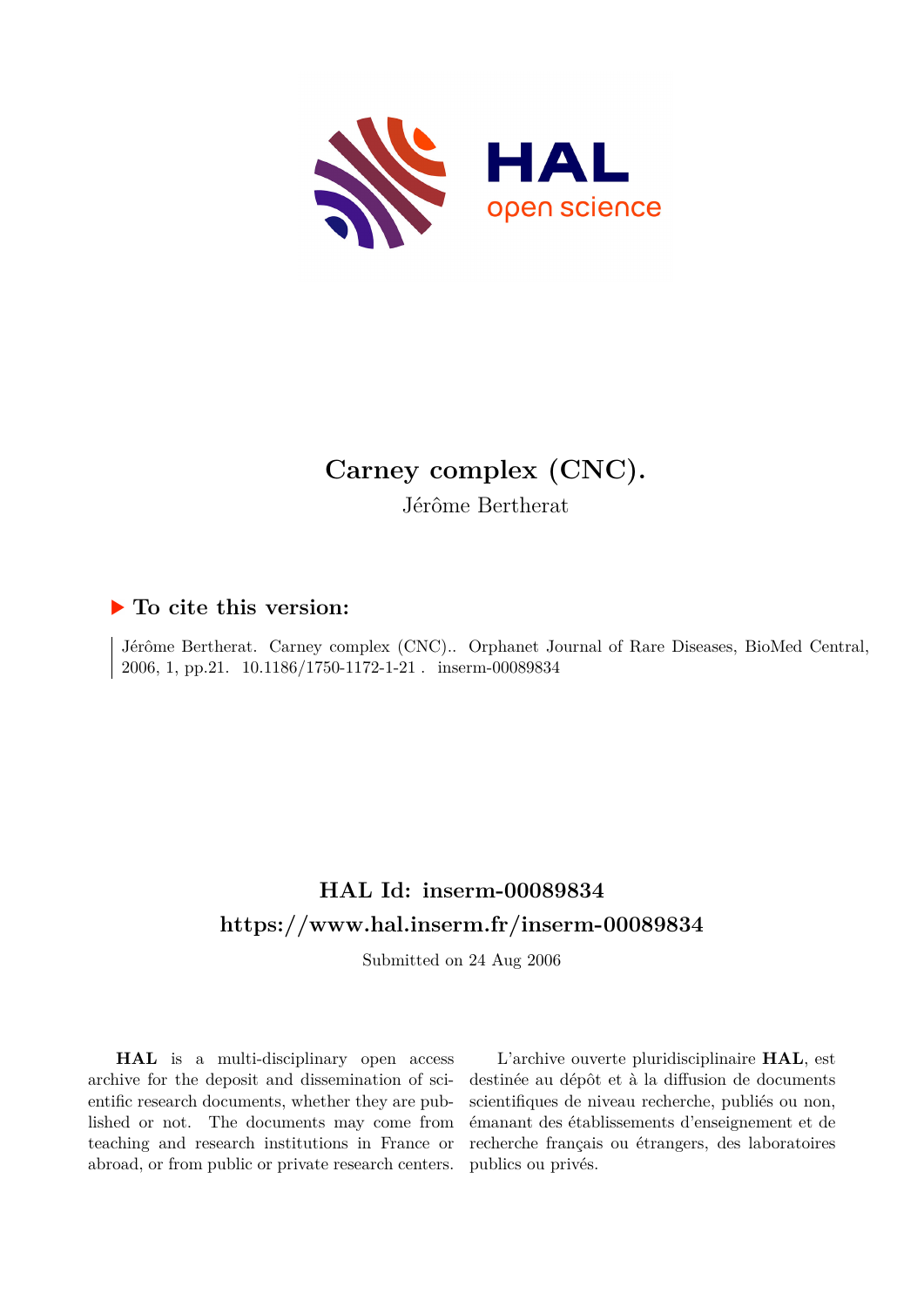# Orphanet Journal of Rare Diseases

**[BioMed](http://www.biomedcentral.com/) Central** 

## Review **[Open Access](http://www.biomedcentral.com/info/about/charter/)**

# **Carney complex (CNC)** Jérôme Bertherat\*

Address: Centre de Référence Maladies Rares de la Surrénale, Service d'Endocrinologie, Hôpital Cochin, INSERM U 567, CNRS UMR 8104, Institut Cochin, Université René-Descartes Paris 5, Paris, 75014, France

> Received: 04 May 2006 Accepted: 06 June 2006

Email: Jérôme Bertherat\* - jerome.bertherat@cch.ap-hop-paris.fr \* Corresponding author

Published: 06 June 2006

*Orphanet Journal of Rare Diseases* 2006, **1**:21 doi:10.1186/1750-1172-1-21

[This article is available from: http://www.OJRD.com/content/1/1/21](http://www.OJRD.com/content/1/1/21)

© 2006 Bertherat; licensee BioMed Central Ltd.

This is an Open Access article distributed under the terms of the Creative Commons Attribution License [\(http://creativecommons.org/licenses/by/2.0\)](http://creativecommons.org/licenses/by/2.0), which permits unrestricted use, distribution, and reproduction in any medium, provided the original work is properly cited.

#### **Abstract**

The Carney complex (CNC) is a dominantly inherited syndrome characterized by spotty skin pigmentation, endocrine overactivity and myxomas. Skin pigmentation anomalies include lentigines and blue naevi. The most common endocrine gland manifestations are acromegaly, thyroid and testicular tumors, and adrenocorticotropic hormone (ACTH)-independent Cushing's syndrome due to primary pigmented nodular adrenocortical disease (PPNAD). PPNAD, a rare cause of Cushing's syndrome, is due to primary bilateral adrenal defect that can be also observed in some patients without other CNC manifestations or familial history of the disease. Myxomas can be observed in the heart, skin and breast. Cardiac myxomas can develop in any cardiac chamber and may be multiple. One of the putative CNC genes located on 17q22-24, (*PRKAR1A*), has been identified to encode the regulatory subunit (R1A) of protein kinase A. Heterozygous inactivating mutations of *PRKAR1A* were reported initially in 45 to 65 % of CNC index cases, and may be present in about 80 % of the CNC families presenting mainly with Cushing's syndrome. PRKAR1A is a key component of the cAMP signaling pathway that has been implicated in endocrine tumorigenesis and could, at least partly, function as a tumor suppressor gene. Genetic analysis should be proposed to all CNC index cases. Patients with CNC or with a genetic predisposition to CNC should have regular screening for manifestations of the disease. Clinical work-up for all the manifestations of CNC should be performed at least once a year in all patients and should start in infancy. Cardiac myxomas require surgical removal. Treatment of the other manifestations of CNC should be discussed and may include follow-up, surgery, or medical treatment depending on the location of the tumor, its size, the existence of clinical signs of tumor mass or hormonal excess, and the suspicion of malignancy. Bilateral adrenalectomy is the most common treatment for Cushing's syndrome due to PPNAD.

#### **Disease name/synonyms**

Carney complex.

The complex of cardiac myxomas, endocrine overactivity and spotty pigmentation.

#### **Definition/diagnostic criteria**

The Carney complex (CNC) was first described in 1985 by J. Aidan Carney, as the combination of myxomas, spotty pigmentation and endocrine overactivity [1]. It is defined by the association of multiple endocrine neoplasia and cardiocutaneous manifestations. Patients previously characterized as LAMB (lentigineses, atrial myxoma, mucocu-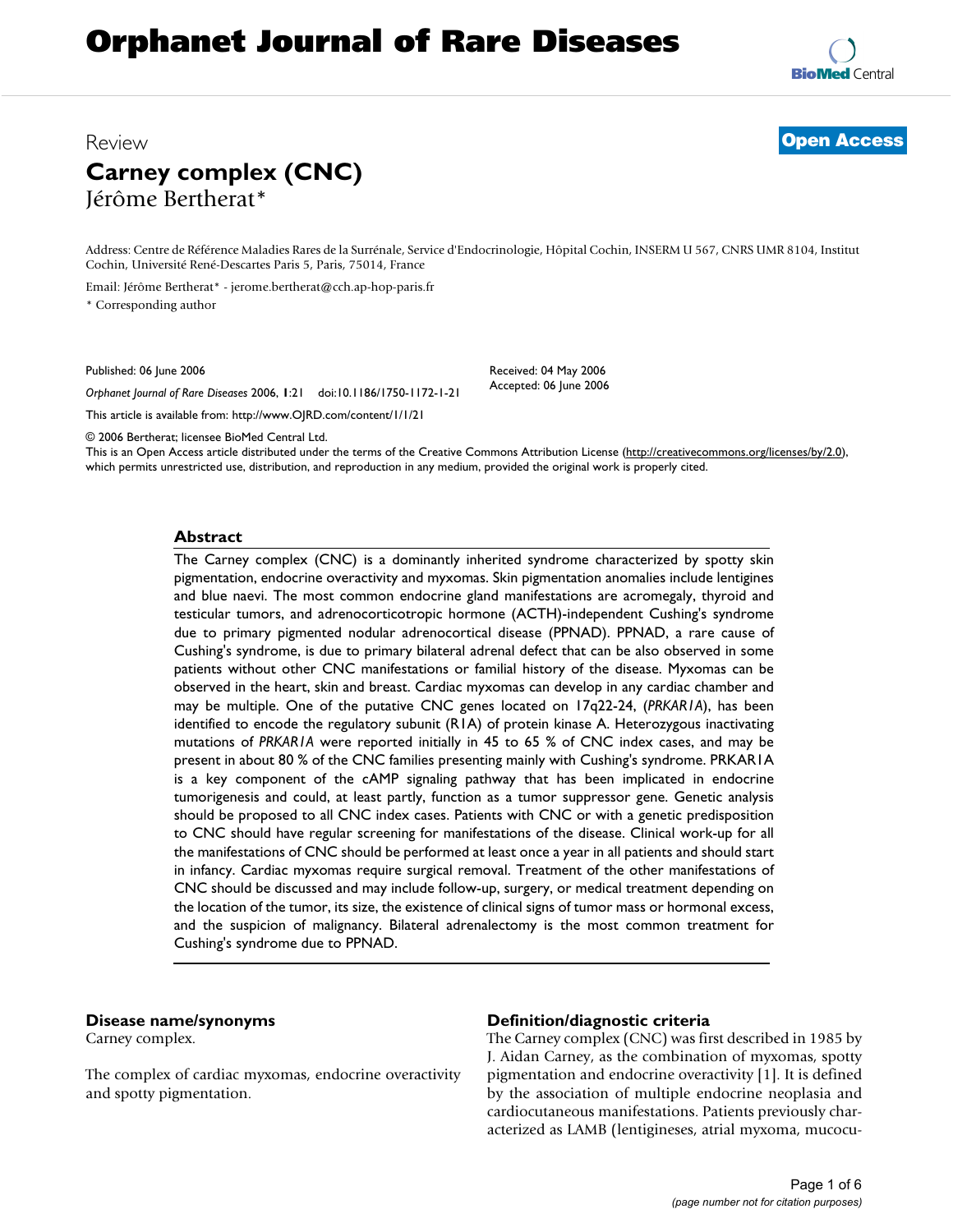**Table 1: Main features and diagnostic criteria of Carney complex. This table lists the most frequent features of CNC and their estimated frequency [according to references 1, 3–5, 8 and our personal observations]. The incidence of each manifestation depends on its presentation and might not reflect true prevalence. For instance, according to autopsy studies PPNAD is a constant feature in CNC patients [8], however, reports of Cushing syndrome in the literature indicate that only 25 to 45 % of CNC patients have PPNAD and our personnal experience suggests that about 60 % of CNC patients systematically investigated have PPNAD. It has been established that at least two of these manifestations (except ovrian cyst) need to be present to confirm the diagnosis of CNC. If the patient has a germline** *PRKAR1A* **mutation and/or a first-degree relative affected by CNC, a single manifestation is sufficient for the diagnosis.**

| <b>Main features of Carney complex</b>                                            | (%)       |
|-----------------------------------------------------------------------------------|-----------|
| Primary Pigmented Nodular Adrenocortical Disease<br>(PPNAD)                       | $25 - 60$ |
| Cardiac myxoma                                                                    | $30 - 60$ |
| Skin myxoma                                                                       | $20 - 63$ |
| Lentiginosis                                                                      | $60 - 70$ |
| Multiple blue nevus                                                               |           |
| Breast ductal adenoma                                                             | 25        |
| Testicular tumors (LCCSCT: Large-Cell Calcifying Sertoli<br>Cell Tumor) (in male) | $33 - 56$ |
| Ovarian cyst (in female)                                                          | $20 - 67$ |
| Acromegaly                                                                        | 10        |
| Thyroid tumor                                                                     | $10 - 25$ |
| Melanotic schwannoma                                                              | $8 - 18$  |
| Osteochondromyxoma                                                                | 10        |

taneous myxoma, blue nevi) or NAME (nevi, atrial myxoma, myxoid neurofibroma, ephelide) could be considered as having Carney complex. Numerous organs may be involved in CNC and the manifestations vary greatly among patients. Some of them are quite specific, such as primary pigmented nodular disease (PPNAD), while others show little specificity, such as thyroid nodes or blue nevi. It is generally assumed that a patient presenting with two or more of the manifestations listed in Table 1 would be diagnosed as having Carney complex. This table lists the most frequent features of CNC and their estimated frequency [according to references [1,3-5,8] and our personal observations]. The incidence of each manifestation depends on its presentation and might not reflect true prevalence. For instance, according to autopsy studies PPNAD is a constant feature in CNC patients [8], however, reports of Cushing syndrome in the literature indicate that only 25 to 45 % of CNC patients have PPNAD. It has been established that at least two of these manifestations need to be present to confirm the diagnosis of CNC. If the patient has a germline *PRKAR1A* mutation and/or a first-degree relative affected by CNC, a single manifestation is sufficient for the diagnosis.

#### **Epidemiology**

CNC is a rare disease. About 500 patients have been registered by the NIH-Mayo Clinic (USA) and the Cochin center (France) [2]. Cumulative reports from these centers, plus information from the Cornell center in New York, indicate that there are about 160 index cases of CNC presently known [3-6].

#### **Clinical description**

The manifestations of CNC can be numerous and vary between patients. Even in the same kindred, phenotypic variability can be observed. The estimated frequencies of these manifestations are listed in Table 1. Endocrine, dermatologic and cardiac anomalies are the main manifestations of the disease.

#### *Skin lesions*

The lentiginosis is observed in most patients and is so characteristic that can makes the diagnosis. It appears as small (2 to 10 mm) brown to black macules typically located around the upper and lower lips, on the eyelids, ears and the genital area. Multiple blue nevi and junctional or compound nevi may also be observed in CNC, as well as cutaneous myxomas. The skin myxomas present as non-pigmented subcutaneous nodules. Myxomas can also be located in the ear canal.

#### *Endocrine tumors*

The following types of endocrine gland tumors are observed in CNC patients: growth hormone (GH)-secreting pituitary adenomas (acromegaly), thyroid adenomas or carcinomas, testicular tumors (large-cell calcifying Sertoli cell tumors), and ovarian cysts. Adrenocorticotropic hormone (ACTH)-independent Cushing's syndrome due to PPNAD is observed in 25 to 30 % of patients with CNC. PPNAD is a rare disease observed mostly in patients with CNC. The disease was named after the macroscopic appearance of the adrenals that is characterized by the small pigmented micronodules observed in the cortex (Figure 1) [7]. The disease is usually bilateral with primary involvement of both adrenals. Cushing's syndrome due to PPNAD is observed in children and young adults, with a peak during the second decade of life [8]. It is rare, but can occur before the age of 4-yr and it is rarely diagnosed after the age of 40-yr. Diagnosis of Cushing's syndrome due to PPNAD is often difficult because hypercortisolism can develop progressively over years. In contrast, a large and rapid burst of cortisol excess can be observed in some patients, which might spontaneously regress. In some cases of PPNAD, clearly cyclic forms of hypercortisolism have been documented [6,9,10]. PPNAD can also be diagnosed by systematic screening in patients with CNC investigated for other clinical manifestations of the complex or after familial screening. Despite the unusual time course of Cushing's syndrome observed in some patients with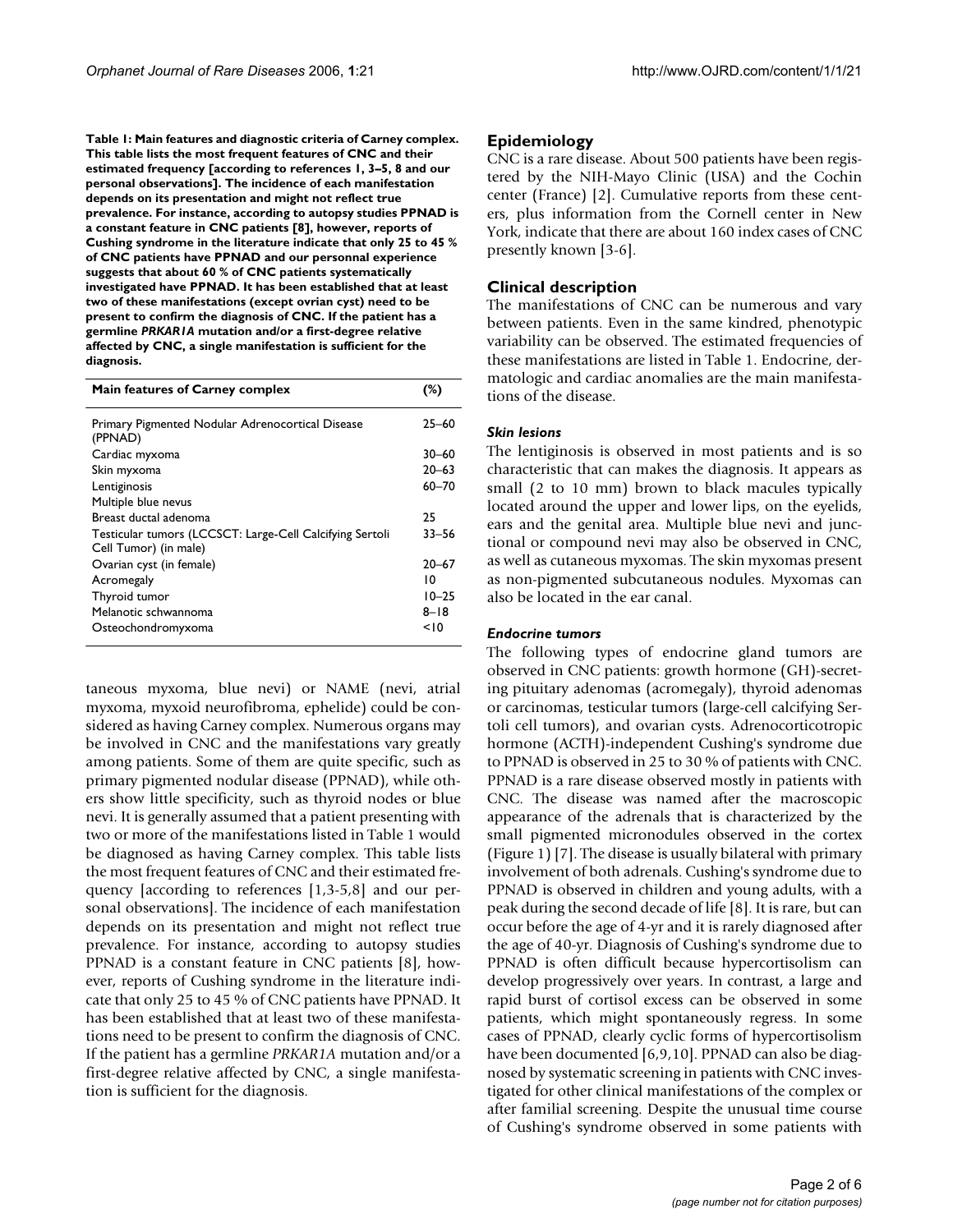

#### Macroscopic and CT-scan findings **Figure 1** in primary pigmented nodular adrenocortical disease (PPNAD)

Macroscopic and CT-scan findings in primary pigmented nodular adrenocortical disease (PPNAD) A: Macroscopic appearance of the adrenal gland in PPNAD. The cut surfaces show multiple pigmented micronodules. The periadrenal fat is also visible around the adrenal capsule. B: Adrenal CT-scan in PPNAD. A micronodule is visible on the external part of the left adrenal on the CT-scan shown (see red arrow).

PPNAD, clinical signs are quite similar to those observed in patients presenting with other causes of hypercortisolism. Urinary cortisol is increased in most patients at the time of diagnosis of PPNAD, but its level can be highly variable. The circadian rhythm of cortisol secretion is usually completely abolished. As with ACTH-independent Cushing's syndrome due to other causes, patients with PPNAD have low plasma levels of ACTH and show no stimulation of cortisol or ACTH secretion after corticotropin-releasing hormone (CRH) injection. In addition, dexamethasone fails to suppress cortisol secretion, even after high dose administration. Pathological investigation reveals that adrenal glands from patients with PPNAD are usually normal in size and weight (between 4 to 17 g) [8]. In keeping with this finding, adrenals appear normal on computed tomography (CT)-scan in one out of three patients (Figure 1). In the other patients, micronodules can be visible and, more rarely, macronodules (>1 cm diameter) in one or both glands. Iodocholestrol scintigraphy, when performed, usually shows a bilateral uptake despite ACTH suppression by endogenous hypercortisolism.

Acromegaly due to a pituitary GH-secreting tumor is not very frequent, but most patients with CNC present with a mild increase in GH, and sometimes in prolactin (PRL) secretion. Alterations in the rhythm of GH secretion are frequently observed.

Thyroid tumors are most often benign, non-toxic adenomas, mostly of follicular type. Some patients present with papillary carcinoma that can be multiple and sometimes quite aggressive.

Testicular tumors are easily detected by ultrasound investigation as bilateral microcalcifications. Ovarian cysts and cystadenoma have been observed in CNC patients.

#### *Cardiac myxomas*

Cardiac myxoma is an important manifestation of CNC. It may be the cause of the high rate (16 %) of sudden death historically reported in CNC families [11], thus underlying the importance of its early diagnosis. In the past, underdiagnosis of cardiac myxomas may have accounted for the majority of deaths due to CNC. In contrast with sporadic myxoma, they can develop in any cardiac chamber and may be multiple. Cardiac myxoma can be the cause of stroke due to embolism and cardiac deficiency. It is therefore important to screen regularly (by ultrasound) patients with CNC for the presence of cardiac myxoma. In difficult cases, trans-esophageal ultrasound and cardiac magnetic resonance imaging (MRI) can be very helpful.

#### *Other tumors*

Various other tumors, some of them quite specific for CNC, can be observed. Melanotic schwannoma is a rare tumor and occurs mainly in CNC. It is a pigmented tumor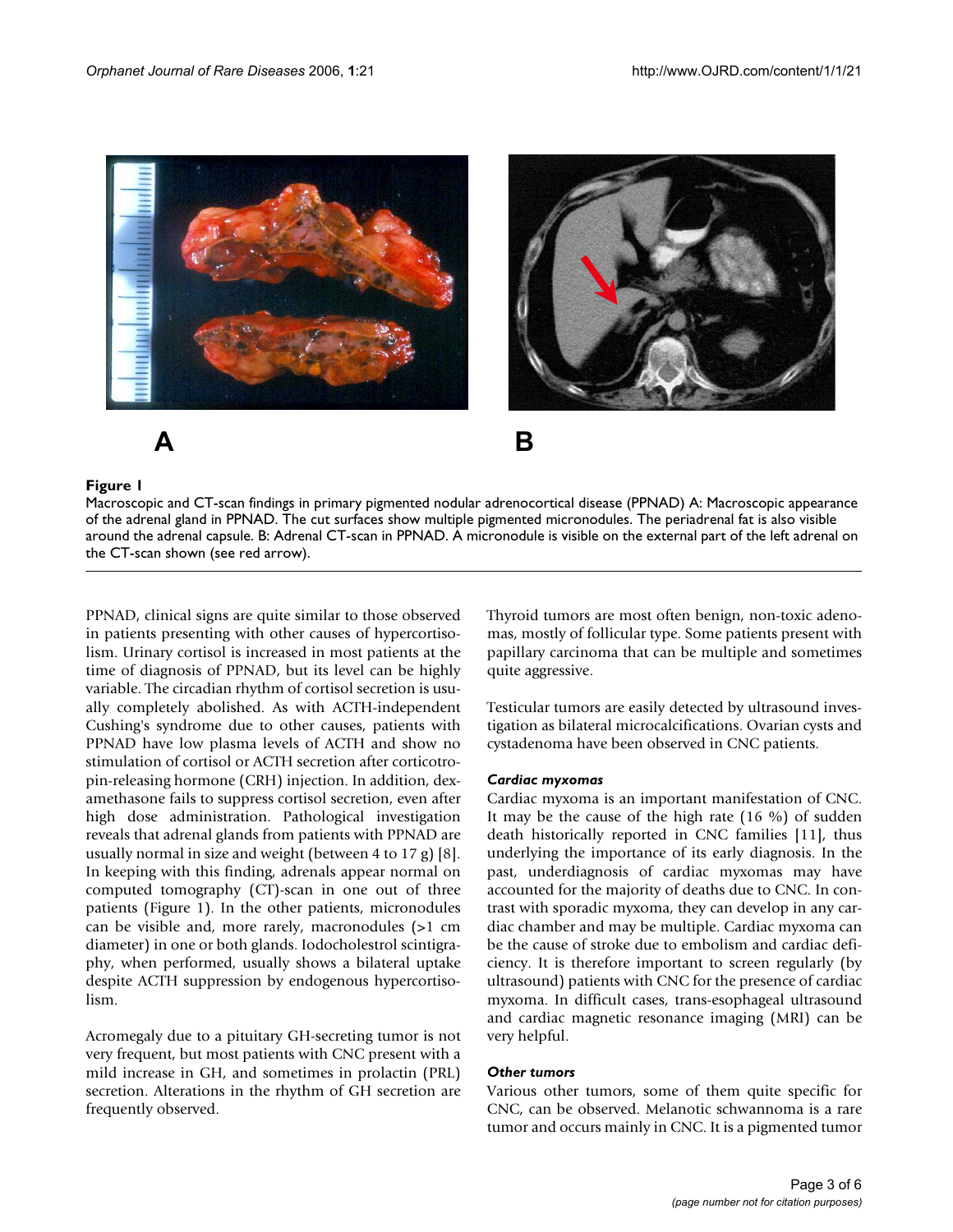that can be misdiagnosed as a melanoma. This tumor can be observed in any periphal nerve and can be, in rare cases, malignant. Breast ductal adenomas, breast myxomas, and osteochondromyxoma are among the tumors also observed in CNC.

## **Etiology/genetics of CNC**

The first description of CNC included 40 patients [1], among them 10 were familial cases, leading to the hypothesis of a genetic origin, at least in a subset of patients. CNC seems to be a genetically heterogeneous disease and linkage analysis has shown that at least two loci are involved: 2p16 and 17q22-24 [11,12]. The *CNC1* gene, located on 17q22-24, has been identified as the regulatory subunit (R1A) of the protein kinase A (*PRKAR1A*) [13,14]. PRKAR1A is a key component of the cAMP signaling pathway that has been implicated in endocrine tumorigenesis. Heterozygous inactivating mutations of *PRKAR1A* have been detected in about 45 to 65 % of CNC families [3,4]. In CNC patients with Cushing's syndrome the frequency of *PRKAR1A* mutations is about 80 %, suggesting that families with PPNAD are more likely to carry a 17q22-24 defect [5]. Interestingly, patients with isolated PPNAD and no familial history of CNC may also carry a germline *de novo* mutation in *PRKAR1A* [6]. In the tumors of CNC patients loss of heterozygosity (LOH) at 17q22- 24 may be observed, suggesting that *PRKAR1A* is a tumor suppressor gene. Somatic mutation of *PRKAR1A* in a patient with PPNAD already carrying a germline mutation may lead to inactivation of the wild type allele [6]. However, inactivation of the remaining wild type allele by genetic alteration does not appear to be a constant step in PPNAD and CNC tumor development [5]. In a mice transgenic model with heterozygous inactivation of *PRKAR1A*, tumors may develop without allelic loss [4]. This suggests that the classic model of tumor suppressor gene with a germline inactivating first allelic alteration, followed by a second genetic hit leading to inactivation of the remaining wild type allele, might to some extent be applicable to PRKAR1A. It is also possible that in PPNAD, a general polyclonal expansion might be stimulated by haploinsufficiency due to the first germline defect; a second genetic hit would then lead to inactivation of the wild type allele and further stimulate tumorigenesis and the development of adrenocortical nodules.

A putative *CNC2* gene located at the 2p16 locus remains to be determined [3,11]. Somatic alterations of the 2p16 region have been reported in CNC tumors, even in patients with mutation of the *CNC1* gene (*i.e. PRKAR1A* located on 17q22-24) [15]. These alterations are usually gene amplifications, suggesting that the gene located at 2p16 is a potential oncogene. Considering the genetics in isolated PPNAD, it should be mentioned that the clinical manifestations in a subgroup of very young PPNAD

patients may differ from those in older patients with CNC. In these patients the classical pathological finding of pigmented nodules may be absent although micronodules are present [10,16]. In this subgroup of very young PPNAD patients, Cushing's syndrome may occur between birth and the age of 5-yrs. The main reason for differentiating this group of PPNAD or PPNAD-like patients is the lower rate of germline inactivating mutation.

### **Management including treatment**

Patients with CNC or with a genetic predisposition to CNC (*i.e. PRKAR1A* germline mutation carriers) should have regular screening for manifestations of the disease. At present, it is not possible to produce evidenced-based recommendations for the screening schedule. However, there is general agreement on the following recommendations. Clinical work-up for all the manifestations of CNC should be performed at least once a year in all patients and should start in infancy. Cardiac myxomas are one of the main features of CNC and should be diagnosed early through screening performed at least once a year by cardiac ultrasound. In patients with a history of cardiac myxoma, screening should be performed every 6 months. Screening for cardiac myxoma by ultrasound should start during the first 6 months. In contrast, screening for the other manifestations (only by clinical examination) should be performed in patients under 5 years-old. For children, pubertal staging and growth rate should be monitored. Biological and hormonal work-up should include: measurement of the levels of blood glucose, urinary cortisol, plasma and/or salivary circadian variations of cortisol, plasma ACTH, GH, PRL, Insulin-Like-Growth-Factor I, and ionograms. Imaging investigations should include: adrenal CT-scan (in cases with biological evidence of Cushing's syndrome), thyroid ultrasound (in cases with abnormal palpation), testicular or ovarian ultrasound, pituitary MRI, and spine MRI when the clinical signs suggest schwannoma. These imaging investigations do not always need to be performed each year; the necessity will be determined according to the history and previous imaging results, as well as the present clinical data and results of biological investigations.

A cardiac myxoma requires surgical removal. Treatment of the other manifestations should be discussed and may include follow-up, surgery, or medical treatment depending on the location of the tumor, its size, the existence of clinical signs of tumor mass or hormonal excess, and the suspicion of malignancy. Malignancy in CNC is mostly observed in thyroid nodes (fine-needle investigation is helpful for diagnosis) and melanotic schwannoma (estimated rate of malignancy: 10 %). Bilateral adrenalectomy is the most common treatment for Cushing's syndrome due to PPNAD. Some rare cases have been treated by O, p'-dichlorodiphenyldichloroethane (DDD), ketoconazol,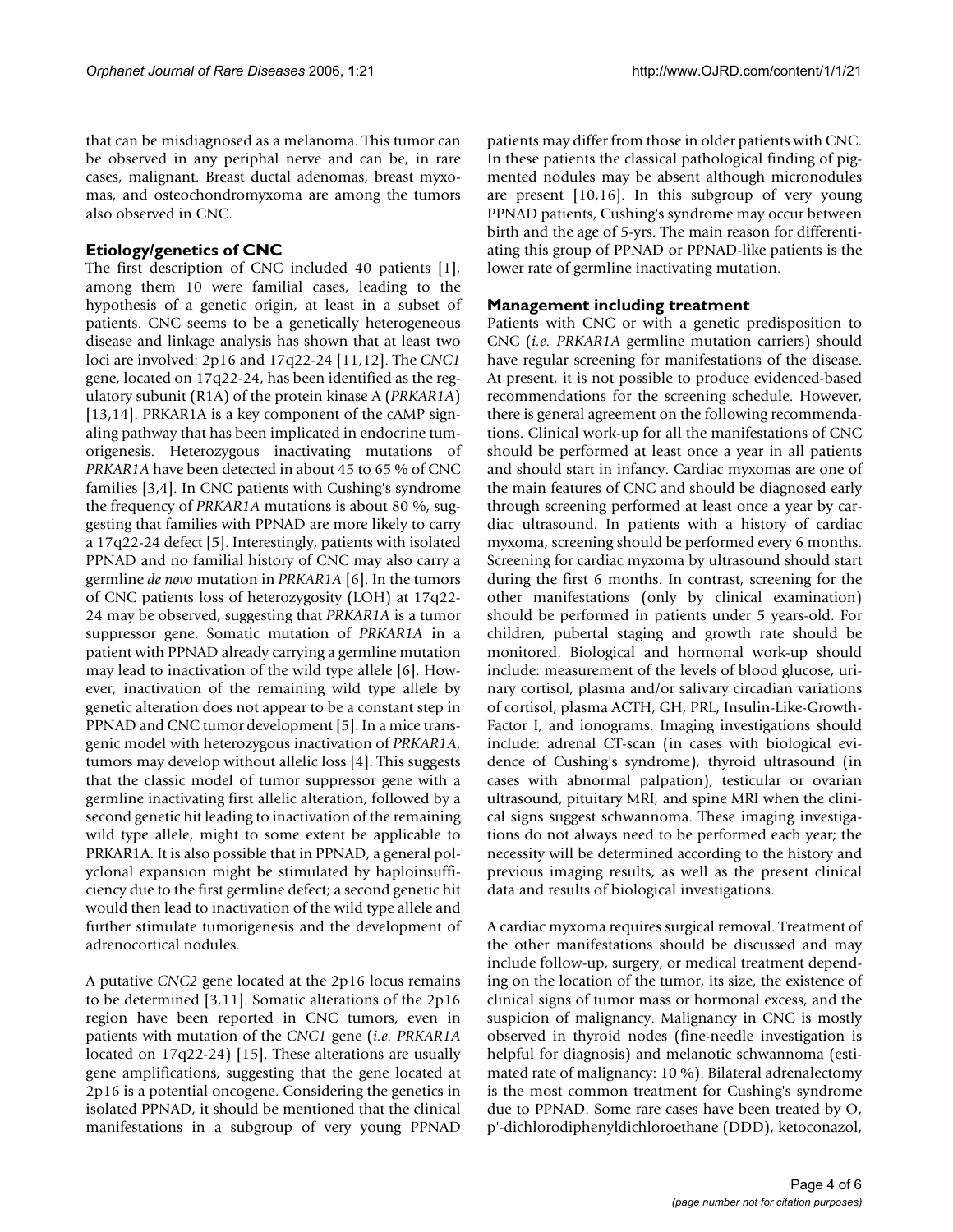or unilateral adrenalectomy. In the few patients in whom overt Cushing's syndrome did not recur after unilateral adrenalectomy, alterations in the rhythm of cortisol secretion can be observed on long term follow-up, demonstrating that despite apparent cure the disease is indeed bilateral [17].

### **Genetic counseling**

Genetic analysis should be proposed to all CNC index cases. When a *PRKAR1A* mutation is identified, a genetic analysis should be proposed to first degree relatives. This is best performed in a multidisciplinary genetic center, in keeping with the regulations specific to each country. Psychological assessment and management of the patients might be important when performing genetic screening in asymptomatic patients. The identification of mutation carriers should lead to the same follow-up and management as that described for CNC patients. Therefore, it is suggested that genetic screening of first degree relatives is performed at the same time as the first cardiac ultrasound. When performing genetic screening in an asymptomatic child, the parent should be given information about the fact that a positive screening with identification of a *PRKAR1A* mutation should lead to regular screening and follow-up for CNC manifestations. At present, no recommendation has been made for prenatal diagnosis and this should be discussed by a multidisciplinary team in keeping with the regulation specific to each country. There are no reports of prenatal diagnosis of CNC in Europe.

### **Unresolved questions**

No *PRKAR1A* gene mutations were found in some families and the 17q22-24 locus was excluded. The other gene(s) responsible for CNC remain to be identified. In CNC kindred without the *PRKAR1A* mutation, a large gene deletion or alteration (not detected by the commonly used direct sequencing or DHPLC methods) may be responsible for the condition.

A mutation of the *perinatal myosin heavy chain* gene has been reported in patients with trismus-pseudocamptodactyly syndrome. In some of the cases, manifestations of this syndrome overlap with those observed in CNC [18]. However, the phenotype differs from CNC and at present it does not seem that this gene is involved in kindreds with the classic diagnostic criteria of CNC [19].

The subgroup of very young infants with isolated PPNAD, no other personal or familial history of CNC and no *PRKAR1A* mutation may have a separate disease.

Some rare manifestations of the disease (such as osteochondromyxoma) have not yet been extensively described.

The mechanism of *PRKAR1A* mutation-induced tumorigenesis is currently under extensive investigation and is an important field of research.

### **References**

- 1. Carney JA, Gordon H, Carpenter PC, Shenoy BV, Go VL: **[The com](http://www.ncbi.nlm.nih.gov/entrez/query.fcgi?cmd=Retrieve&db=PubMed&dopt=Abstract&list_uids=4010501)[plex of myxomas, spotty pigmentation, and endocrine over](http://www.ncbi.nlm.nih.gov/entrez/query.fcgi?cmd=Retrieve&db=PubMed&dopt=Abstract&list_uids=4010501)[activity.](http://www.ncbi.nlm.nih.gov/entrez/query.fcgi?cmd=Retrieve&db=PubMed&dopt=Abstract&list_uids=4010501)** *Medicine (Baltimore)* 1985, **64:**270-283.
- 2. Stratakis CA, Bertherat J, Carney JA: **[Mutation of perinatal](http://www.ncbi.nlm.nih.gov/entrez/query.fcgi?cmd=Retrieve&db=PubMed&dopt=Abstract&list_uids=15590965) [myosin heavy chain.](http://www.ncbi.nlm.nih.gov/entrez/query.fcgi?cmd=Retrieve&db=PubMed&dopt=Abstract&list_uids=15590965)** *N Engl J Med* 2004, **351:**2556-2558.
- 3. Kirschner LS, Sandrini F, Monbo J, Lin JP, Carney JA, Stratakis CA: **[Genetic heterogeneity and spectrum of mutations of the](http://www.ncbi.nlm.nih.gov/entrez/query.fcgi?cmd=Retrieve&db=PubMed&dopt=Abstract&list_uids=11115848) [PRKAR1A gene in patients with the Carney complex.](http://www.ncbi.nlm.nih.gov/entrez/query.fcgi?cmd=Retrieve&db=PubMed&dopt=Abstract&list_uids=11115848)** *Hum Mol Genet* 2000, **9:**3037-3046.
- 4. Veugelers M, Wilkes D, Burton K, McDermott DA, Song Y, Goldstein MM, La Perle K, Vaughan CJ, O'Hagan A, Bennett KR, Meyer BJ, Legius E, Karttunen M, Norio R, Kaariainen H, Lavyne M, Neau JP, Richter G, Kirali K, Farnsworth A, Stapleton K, Morelli P, Takanashi Y, Bamforth JS, Eitelberger F, Noszian I, Manfroi W, Powers J, Mochizuki Y, Imai T, Ko GT, Driscoll DA, Goldmuntz E, Edelberg JM, Collins A, Eccles D, Irvine AD, McKnight GS, Basson CT: **[Comparative](http://www.ncbi.nlm.nih.gov/entrez/query.fcgi?cmd=Retrieve&db=PubMed&dopt=Abstract&list_uids=15371594) [PRKAR1A genotype-phenotype analyses in humans with](http://www.ncbi.nlm.nih.gov/entrez/query.fcgi?cmd=Retrieve&db=PubMed&dopt=Abstract&list_uids=15371594) [Carney complex and prkar1a haploinsufficient mice.](http://www.ncbi.nlm.nih.gov/entrez/query.fcgi?cmd=Retrieve&db=PubMed&dopt=Abstract&list_uids=15371594)** *Proc Natl Acad Sci USA* 2004, **101:**14222-14227.
- 5. Groussin L, Kirschner L, Vincent-Dejean C, Perlemoine K, Jullian E, Delemer B, Zacharieva S, Pignatelli D, Carney JA, Luton JP, Bertagna X, Stratakis CA, Bertherat J: **Molecular analysis of the cyclic AMP-dependent protein kinase A (PKA) regulatory subunit 1A (PRKAR1A) gene in patients with Carney complex and Primary Pigmented Nodular Adrenocortical Disease (PPNAD) reveals novel mutations and clues for pathophysiology.** *Am J Hum Genet* 2002, **71:**1432-1442.
- 6. Groussin L, Jullian E, Perlemoine K, Leheup B, Luton JP, Bertagna X, Bertherat J: **[Mutations of the PRKAR1A gene in Cushing's syn](http://www.ncbi.nlm.nih.gov/entrez/query.fcgi?cmd=Retrieve&db=PubMed&dopt=Abstract&list_uids=12213893)[drome due to sporadic primary pigmented nodular adreno](http://www.ncbi.nlm.nih.gov/entrez/query.fcgi?cmd=Retrieve&db=PubMed&dopt=Abstract&list_uids=12213893)[cortical disease \(PPNAD\).](http://www.ncbi.nlm.nih.gov/entrez/query.fcgi?cmd=Retrieve&db=PubMed&dopt=Abstract&list_uids=12213893)** *J Clin Endocrinol Metab* 2002, **87:**4324-4329.
- 7. Shenoy BV, Carpenter PC, Carney JA: **[Bilateral primary pig](http://www.ncbi.nlm.nih.gov/entrez/query.fcgi?cmd=Retrieve&db=PubMed&dopt=Abstract&list_uids=6329005)[mented nodular adrenocortical disease. Rare cause of the](http://www.ncbi.nlm.nih.gov/entrez/query.fcgi?cmd=Retrieve&db=PubMed&dopt=Abstract&list_uids=6329005) [Cushing syndrome.](http://www.ncbi.nlm.nih.gov/entrez/query.fcgi?cmd=Retrieve&db=PubMed&dopt=Abstract&list_uids=6329005)** *Am J Surg Pathol* 1984, **8:**335-344.
- 8. Carney JA, Young WF: **Primary pigmented nodular adrenocortical disease and its associated conditions.** *Endocrinologist* 1992, **2:**6-21.
- 9. Stratakis CA, Sarlis N, Kirschner LS, Carney JA, Doppman JL, Nieman LK, Chrousos GP, Papanicolaou DA: **[Paradoxical response to](http://www.ncbi.nlm.nih.gov/entrez/query.fcgi?cmd=Retrieve&db=PubMed&dopt=Abstract&list_uids=10523219) [dexamethasone in the diagnosis of primary pigmented nod](http://www.ncbi.nlm.nih.gov/entrez/query.fcgi?cmd=Retrieve&db=PubMed&dopt=Abstract&list_uids=10523219)[ular adrenocortical disease.](http://www.ncbi.nlm.nih.gov/entrez/query.fcgi?cmd=Retrieve&db=PubMed&dopt=Abstract&list_uids=10523219)** *Ann Intern Med* 1999, **131:**585-591.
- 10. Gunther DF, Bourdeau I, Matyakhina L, Cassarino D, Kleiner DE, Griffin K, Courkoutsakis N, Abu-Asab M, Tsokos M, Keil M, Carney JA, Stratakis CA: **[Cyclical Cushing syndrome presenting in](http://www.ncbi.nlm.nih.gov/entrez/query.fcgi?cmd=Retrieve&db=PubMed&dopt=Abstract&list_uids=15240590) [infancy: an early form of primary pigmented nodular adren](http://www.ncbi.nlm.nih.gov/entrez/query.fcgi?cmd=Retrieve&db=PubMed&dopt=Abstract&list_uids=15240590)[ocortical disease, or a new entity?](http://www.ncbi.nlm.nih.gov/entrez/query.fcgi?cmd=Retrieve&db=PubMed&dopt=Abstract&list_uids=15240590)** *J Clin Endocrinol Metab* 2004, **89:**3173-3182.
- 11. Stratakis CA, Carney JA, Lin JP, Papanicolaou DA, Karl M, Kastner DL, Pras E, Chrousos GP: **[Carney complex, a familial multiple neo](http://www.ncbi.nlm.nih.gov/entrez/query.fcgi?cmd=Retrieve&db=PubMed&dopt=Abstract&list_uids=8609225)[plasia and lentiginosis syndrome. Analysis of 11 kindreds and](http://www.ncbi.nlm.nih.gov/entrez/query.fcgi?cmd=Retrieve&db=PubMed&dopt=Abstract&list_uids=8609225) [linkage to the short arm of chromosome 2.](http://www.ncbi.nlm.nih.gov/entrez/query.fcgi?cmd=Retrieve&db=PubMed&dopt=Abstract&list_uids=8609225)** *J Clin Invest* 1996, **97:**699-705.
- 12. Casey M, Mah C, Merliss AD, Kirschner LS, Taymans SE, Denio AE, Korf B, Irvine AD, Hughes A, Carney JA, Stratakis CA, Basson CT: **[Identification of a novel genetic locus for familial cardiac](http://www.ncbi.nlm.nih.gov/entrez/query.fcgi?cmd=Retrieve&db=PubMed&dopt=Abstract&list_uids=9843463) [myxomas and Carney complex.](http://www.ncbi.nlm.nih.gov/entrez/query.fcgi?cmd=Retrieve&db=PubMed&dopt=Abstract&list_uids=9843463)** *Circulation* 1998, **98:**2560-2566.
- 13. Kirschner LS, Carney JA, Pack SD, Taymans SE, Giatzakis C, Cho YS, Cho-Chung YS, Stratakis CA: **[Mutations of the gene encoding](http://www.ncbi.nlm.nih.gov/entrez/query.fcgi?cmd=Retrieve&db=PubMed&dopt=Abstract&list_uids=10973256) [the protein kinase A type I-alpha regulatory subunit in](http://www.ncbi.nlm.nih.gov/entrez/query.fcgi?cmd=Retrieve&db=PubMed&dopt=Abstract&list_uids=10973256) [patients with the Carney complex.](http://www.ncbi.nlm.nih.gov/entrez/query.fcgi?cmd=Retrieve&db=PubMed&dopt=Abstract&list_uids=10973256)** *Nat Genet* 2000, **26:**89-92.
- 14. Casey M, Vaughan CJ, He J, Hatcher CJ, Winter JM, Weremowicz S, Montgomery K, Kucherlapati R, Morton CC, Basson CT: **[Mutations](http://www.ncbi.nlm.nih.gov/entrez/query.fcgi?cmd=Retrieve&db=PubMed&dopt=Abstract&list_uids=10974026) [in the protein kinase A R1alpha regulatory subunit cause](http://www.ncbi.nlm.nih.gov/entrez/query.fcgi?cmd=Retrieve&db=PubMed&dopt=Abstract&list_uids=10974026) [familial cardiac myxomas and Carney complex.](http://www.ncbi.nlm.nih.gov/entrez/query.fcgi?cmd=Retrieve&db=PubMed&dopt=Abstract&list_uids=10974026)** *J Clin Invest* 2000, **106:**R31-R38.
- 15. Matyakhina L, Pack S, Kirschner LS, Pak E, Mannan P, Jaikumar J, Taymans SE, Sandrini F, Carney JA, Stratakis CA: **[Chromosome 2](http://www.ncbi.nlm.nih.gov/entrez/query.fcgi?cmd=Retrieve&db=PubMed&dopt=Abstract&list_uids=12676898) [\(2p16\) abnormalities in Carney complex tumours.](http://www.ncbi.nlm.nih.gov/entrez/query.fcgi?cmd=Retrieve&db=PubMed&dopt=Abstract&list_uids=12676898)** *J Med Genet* 2003, **40:**268-277.